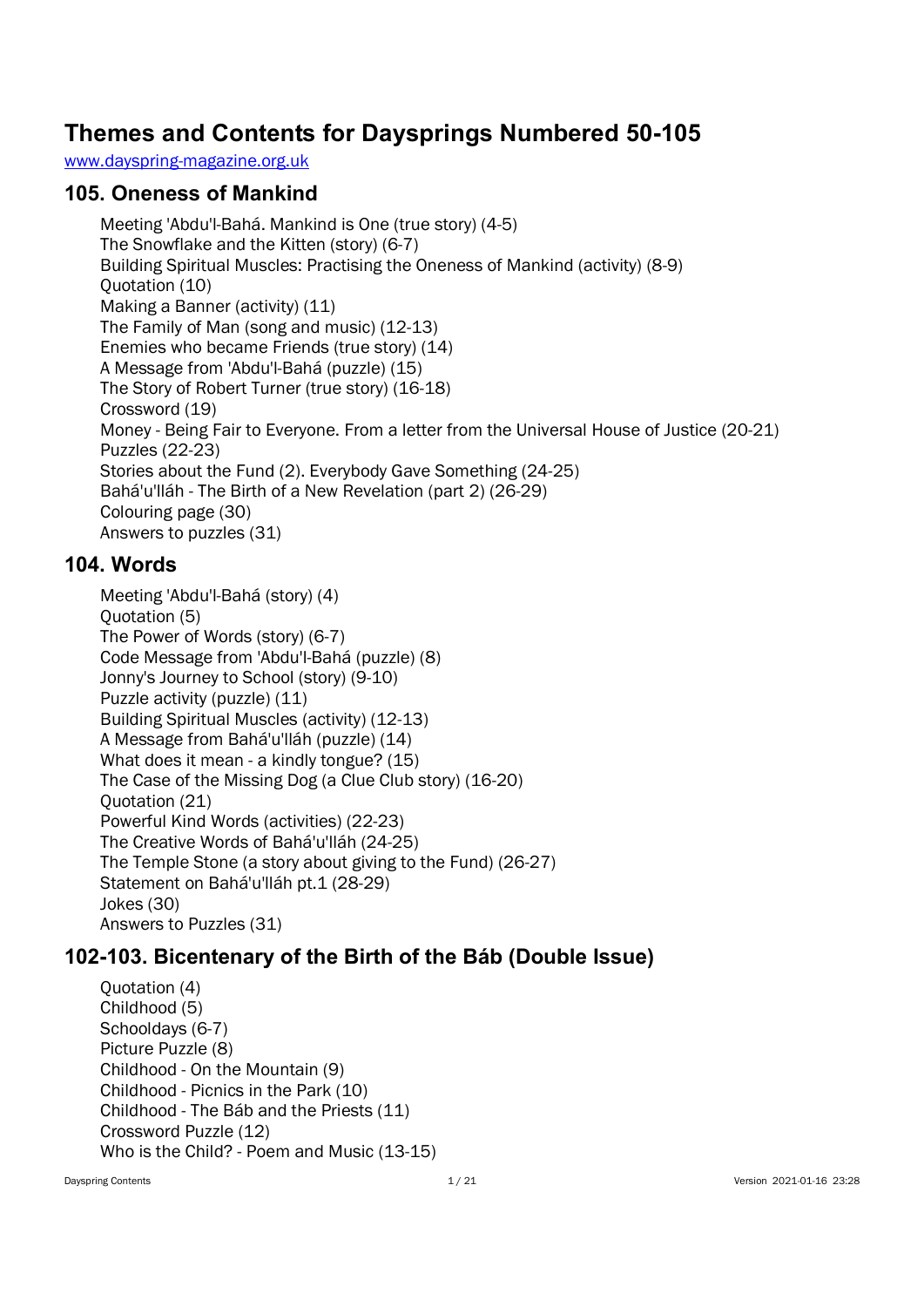Quotation (16) The Declaration of the Báb (17-20) Code Puzzle (21) The Letters of the Living (22-23) Puzzles (24-25) Táhirih (26-27) Quddús (28) Puzzle (29) The Báb Speaks to the Letters of the Living (30) Crossword puzzle (31) Travels of the Báb (32-35) The Martyrdom of the Báb (36) Quotation (37) What was the Báb like? (38) Meeting the Báb (39) Names and Titles of the Báb (40-41) Quotation (42) The Love of Bahá'u'lláh and the Báb (43) The Heavenly Garden + Puzzle (44-45) Make a prayer Corner (46-47) The Ringstone Symbol (48-49) Three Crowns (50-51) The Pilgrim (52-53) Quiz (54)

### 101. Working Together

Quotation (4) Meeting 'Abdu'l-Bahá (true story) (5) Working together (story) (6-7) New Homes (drawing activity) (8) What does it mean? (and puzzle) (9) Building Spiritual Muscles (10-11) Two Wings (poem) (12-13) Picture message puzzle about two wings (14) Drawing activity about two wings (15) Jokes (16) The Only clock in Town (story) (17-18-19) Two hands (activity) (20) Quotation code (21) Games about working together (22-23) The Secret (true story) (24-25) Nations Working Together (26) Quotation code puzzle (27) Global Unity (28-29) Crossword (30) Quotation (31)

## 100. Special Story Collection

A special collection of stories from earlier Daysprings as this is number 100! Quotation of 'Abdu'l-Bahá (4)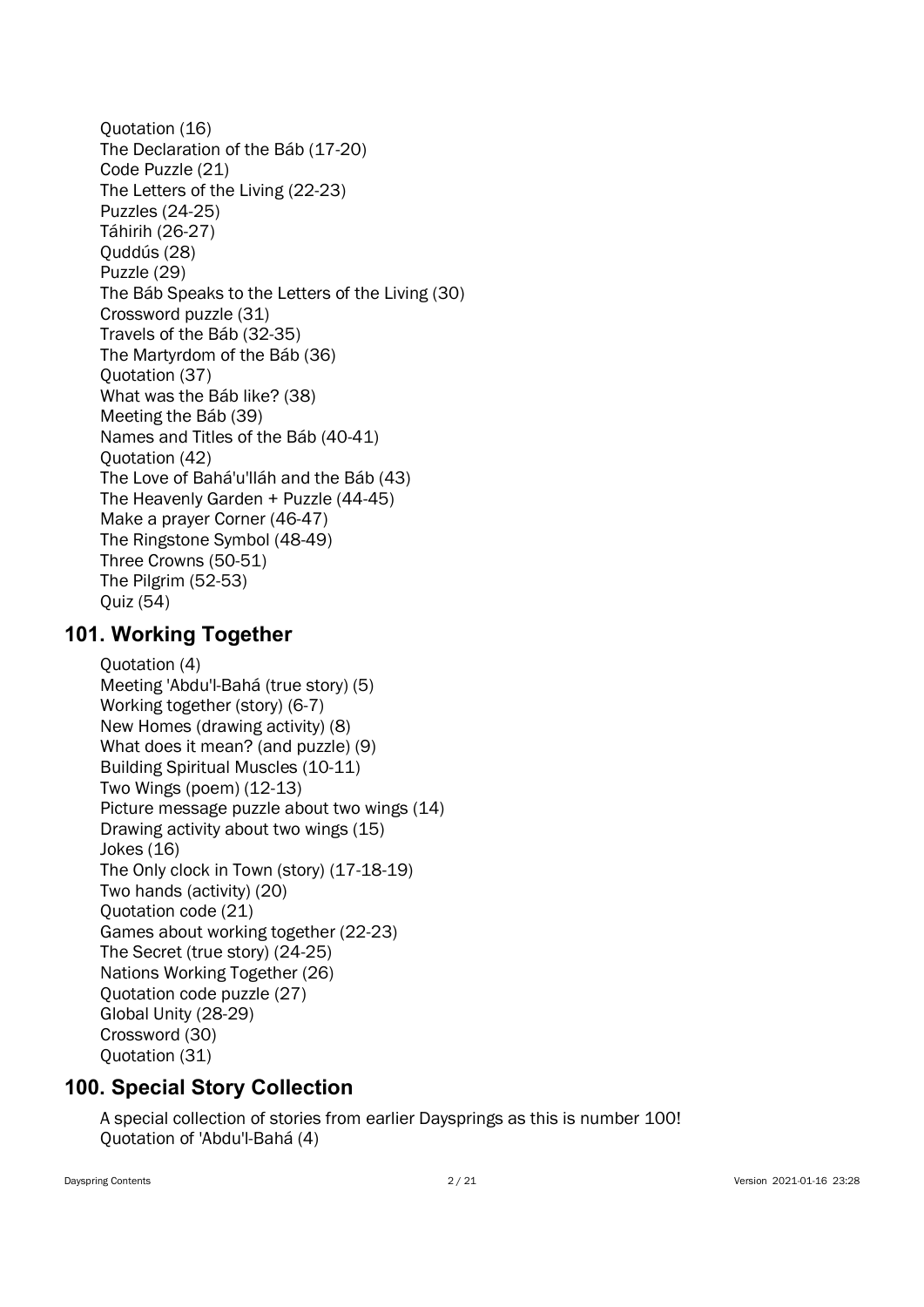Meeting 'Abdu'l-Bahá (5) Neela's Bahá'í Class - Jamie's Story (6-8) The Beautiful Day (story) (9) Honest Ivan (story) (10-11) The Bird and Me (true story) (12-13) Neela's Bahá'í Class - May's Story (14-16) Everyone (poem) (17) Celestina (story) (18-19) Nine Ways to be a Brilliant Star (quotations) (20-22) I Remember (true story) (23) Hamish the Kind Cat (poem) (24-25) Neela's Bahá'í Class - Gordon's Story (26-28) The Ant and the Spider (story) (29) Max and Milly (story) (30-31) Mr Big (story) (32-35) The Ginger Kitten (true story) (36-37) Quiz (38) Quotation of 'Abdu'l-Bahá (39)

#### 99. Treasure

Quotation (4) Hidden Treasure (story) (5) Meeting 'Abdu'l-Bahá (story) (6-7) The Shepherdess's Crown (story) (8) Colouring activity (9) Ios the Shepherd Boy (story) (10-14) Crossword puzzle (15) Cornelia's Jewels (story) (16-17) Quotation for colouring (18) What does it mean? (19) Quotation (20) What does it mean? (21) Treasure Box (poem) (22) Puzzle (23) Find the Treasure (puzzle) (24) Find the Message (code) (25) My Treasures (poem) (26) Puzzle (code) (27) Treasure Map (activity) (28) Jokes (29) Quiz (30) Answers to puzzles and quiz (31)

## 98. Unity

Quotation (4) The Three Great Truths (5) The Golden Rule (6-7) Golden Rule Activity (8) Meeting 'Abdu'l-Bahá - Serving Others (story) (9) A Great Truth to decode (puzzle) (10)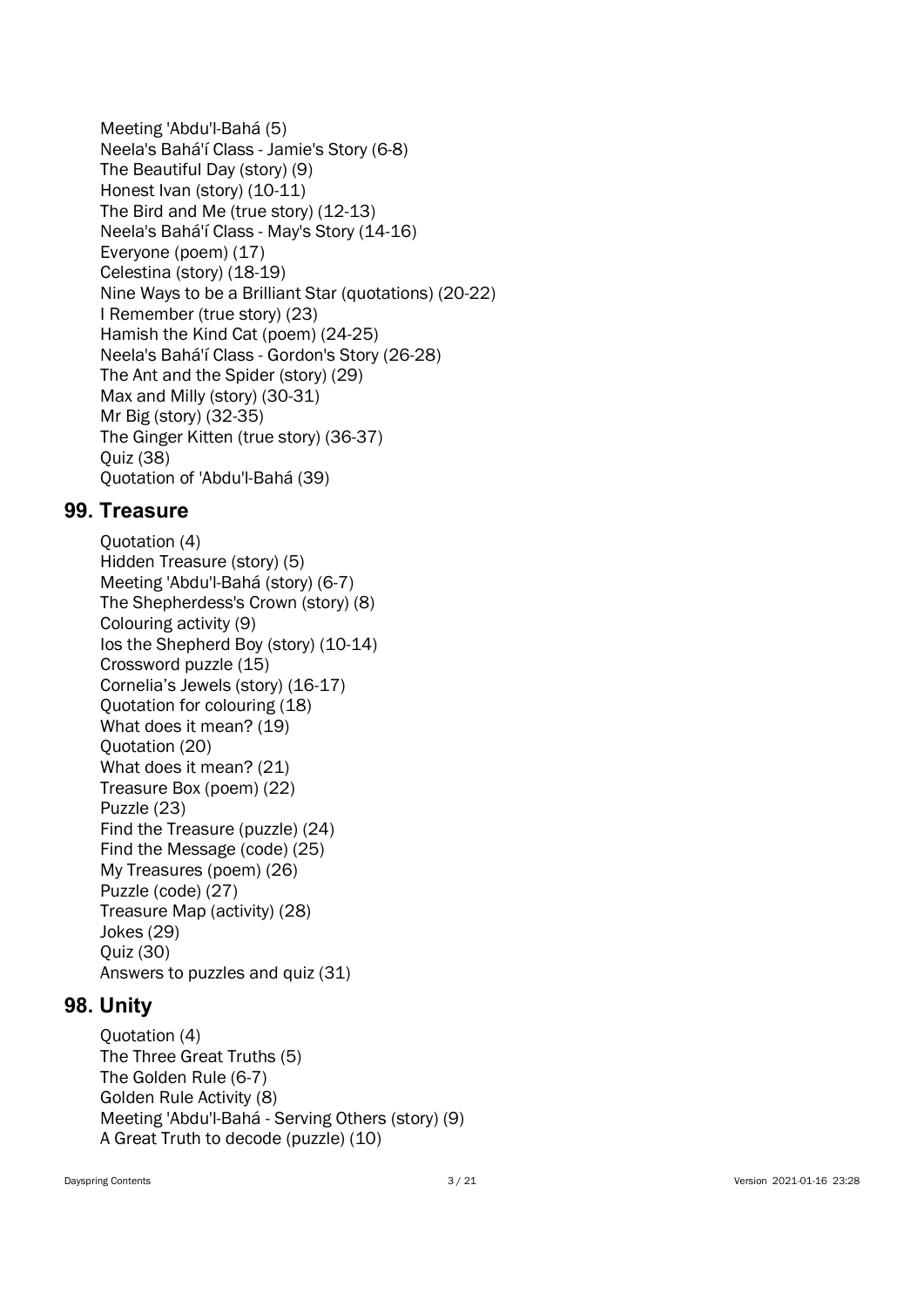Poster to colour (11) Two Messages from 'Abdu'l-Bahá (puzzles) (12-13) What does it mean? (14-15) We are flowers... (colouring activity) (16) Make a big picture (art activity) (17) Fingers of one hand (story) (18) Make finger puppets (craft activity) (19) The Mixed-up Garden (story) (20-21) We are Drops (song) (22-23) The Colours of the World (story) (24-26) Rainbow Dreams (poem) (27) The Aqueduct (story of Bahá'u'lláh) (28-29) Quiz (30) Answers to puzzles and quiz (31)

## 96 & 97. Bicentenary of the Birth of Baha'u'llah

Quotation (4) Meeting Bahá'u'lláh (5) The Heavenly Tree (story) (6-7) When Bahá'u'lláh Was Born (poem) (8) The Birth of Bahá'u'lláh (historical story) (9) The Special Child - Dreams (historical story + colouring) (10-13) The Tree of Life (play and songs) (14-16) Quotation for colouring (17) What does it mean? - Why is Bahá'u'lláh called the Tree of Life? (+ puzzle) (18-19) The Ridván Garden (historical story + puzzle) (20-21) The Emperor and the Nightingale (story) (22-23) Making flowers and birds (craft) (24-25) The Life of Bahá'u'lláh (historical account) (26-37) Quotation to colour (38) The Light of Bahá'u'lláh shines on everybody (activity) (39) What does it mean? - The Light of Bahá'u'lláh (+ puzzle) (40-41) The Mystery of the "Greatest Name" (+ colouring) (42-43) The Kiss (historical story) (44) The Poor Pilgrim (historical story) (45) Make a Prayer Corner (activity) (46-47) Memories of Bahá'u'lláh (historical story) (48-49) Love grows strong with Bahá'u'lláh (song) (50-51) Emma and Alan (story) (52-53) A Quiz (54) Answers to puzzles and quiz (55)

## 95. Justice

Quotation (4) Meeting 'Abdu'l-Bahá: The Unjust Shopkeeper (story) (5) Giselda, Gerald and the Aardvark (story) (6-7) Puzzle about Justice (8) Zia's Visit to the Shining Planet (story) (9-11) Jokes (12) A Message in Code (13)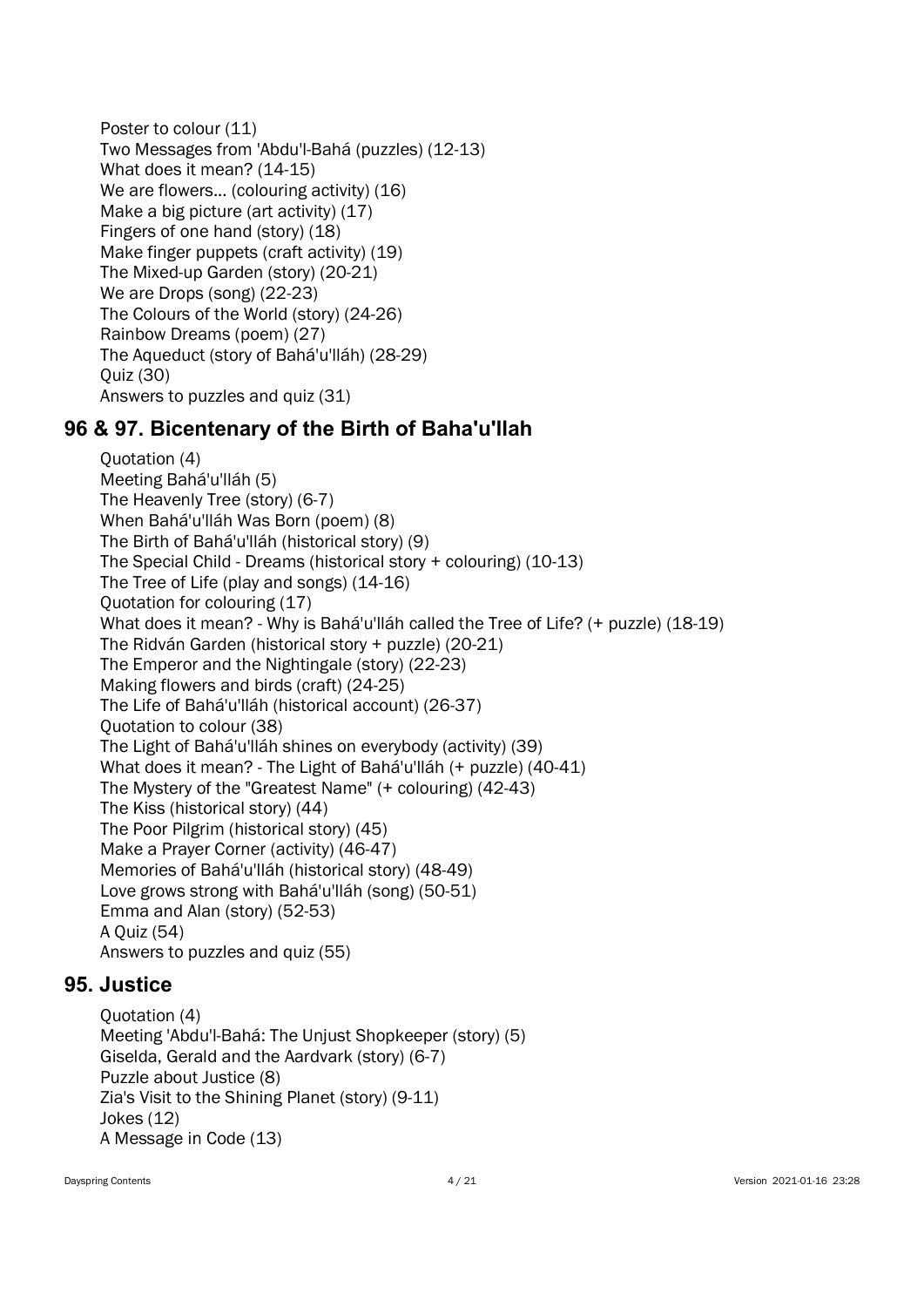Missing Mules (story) (14-15) Building Spiritual Muscles (activity) (16-17) Making the World a Fairer Place (18-19) Activity about being fair (20) Everyday Justice (21) Táhirih the Pure One (22-23) Amazing Stories from the Dawn-Breakers: Martyrdom of the Báb & The Shrine of the Báb (parts 39 & 40) (24-27) The Kitáb-i-Aqdas (Lesson 31): Houses of Justice (28-29) Quotation (30) Answers to Puzzles (31)

### 94. Courage

Quotation (4) Meeting 'Abdu'l-Bahá: Bravo! (story) (5) George and the Cherry Tree (story) (6-7) Building Spiritual Muscles (8-9) Giselda the Brave Giraffe (story) (10-11) Things that people are frightened of (puzzle) (12) What does it take to be Brave? (13) Isfandiyar - The Brave and Loyal Servant (story) (14-15) Isfandyar's Virtues (colouring activity) (16) A Prayer to Decode (17) The Courageous Dwarf who dared to speak up (story) (18-19) The Story of Grace Darling (story) (20-22) A Poem and Colouring Activity (23) Crossword (24) Jokes (25) Amazing Stories from the Dawn-Breakers: Anís (26-27) Kitáb-i-Aqdas: Lesson 30 (28) The Angel of Carmel (story) (29-30) Quotation (31)

### 93. Contentment

Quotation (4) Meeting 'Abdu'l-Bahá: A Handful of Flour (story) (5) Drawing Activity (6-7) The Discontented Giraffe (story) (8-10) Facts About Giraffes and Word Search (11) The Miller of Dee (story) (12) Quotation and Crossword (13) Quotation (14) A Place to be Contented (poem) (15-17) The Discontented Village (story) (18-21) Prayer Puzzle (22) Jokes (23) Amazing Stories from the Dawn-Breakers: Battle of Zanjan. Pt.37 (24-26) Kitáb-i-Aqdas (Lesson 29) (27) Activity and Quotation (28-29) 'Abdu'l-Bahá's New Coat (story) (30-31)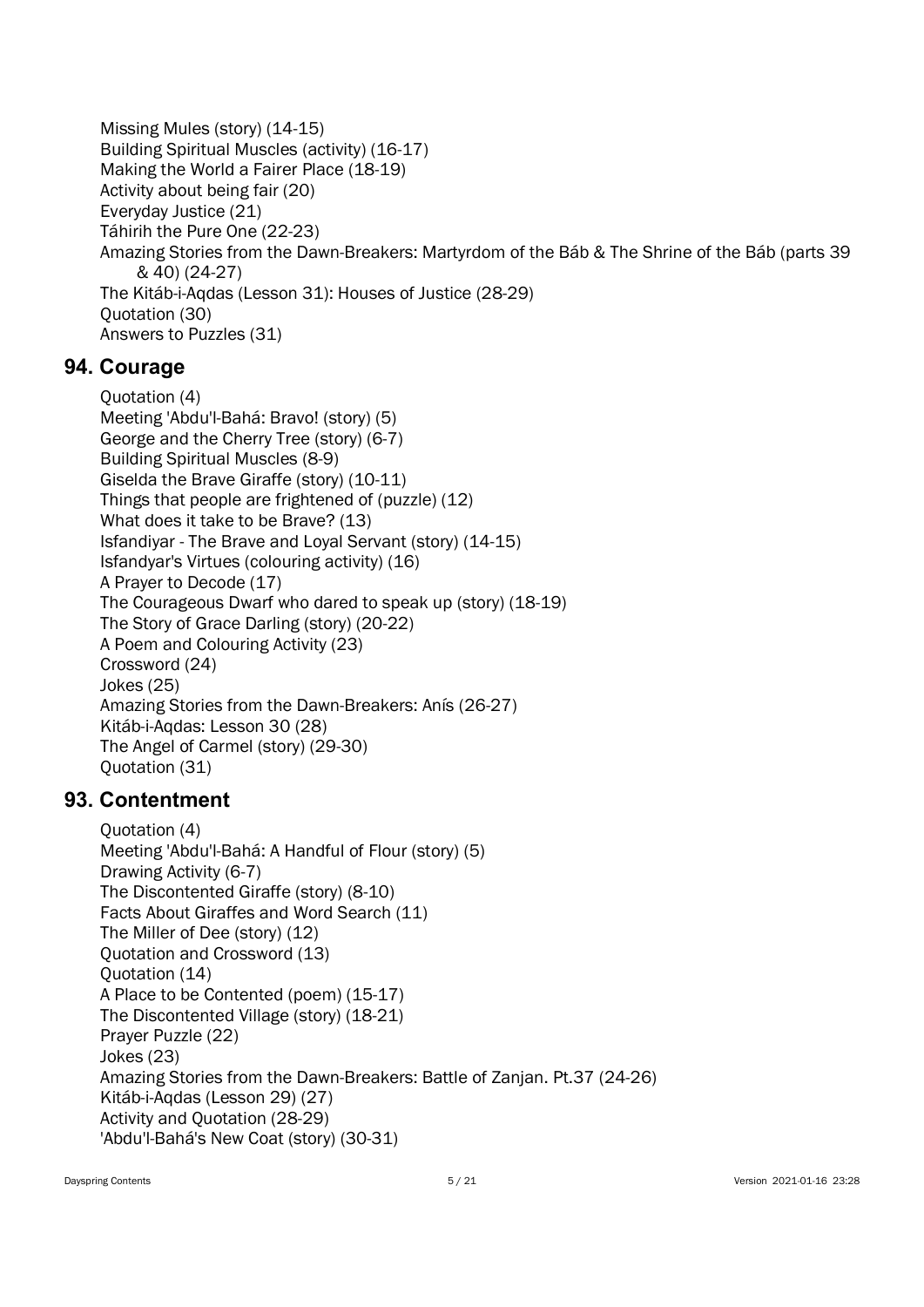### 92. Trees

"Ye are the fruits of one tree..." (quotation) (4) Meeting 'Abdu'l-Bahá: Fruitful Trees (true story) (5) The Tree and Me (story) (6) Do we need trees? (7) Great Oaks from Little Acorns grow (story) (8-9) The Beautiful Garden of Ridván (10-11) "I am, O my God, but a tiny seed..." (12-13) "I am, O my God, but a tiny seed..." (activity) (14) "I am, O my God, but a tiny seed..." (music) (15) The fruits of the tree of man (quotation and activity) (16-17) Seeds of Love (poem and poster) (18) The tree - a symbol in all religions (19) The Tree of Divine Civilisation (colouring page and activity) (20-21) The Old Man Who Thought of Others (story) (22-23) Richard St. Barbe Baker and the Dance of the Trees (true story) (24-25) Richard St. Barbe Baker (activity and prayer) (26-27) Amazing Stories from the Dawn-Breakers: Vahid (Part 36) (28-29) Jokes (30) Word Search. Answers to puzzles (31)

## 91. Health & Healing

"We should all visit the sick..." (quotation) (4) Meeting 'Abdu'l-Bahá: The Sick Man (true story) (5) Ode to Fruit and Veg - and Fun (poem and activity) (6-7) Eat a Rainbow (activity) (8-9) Exercise Game (10) The Germ who went to School (story) (11) Great Healing Discoverers: Dr Jonas Salk (true story) (12-13) "Happiness is a great healer..." (quotation) (14) Carrie and Harry (poem) (15-17) Jack's Accident (story and crossword) (18-20) "Rejoice..." (quotation) (21) The Cat who became a Nurse (true story) (22) Jokes (23) Amazing Stories from the Dawn-Breakers: Holy Earth (Part 35) (24-25) Kitáb-i-Aqdas (Lesson 28) (26) Two Ways of Healing (27) Stories of Early Believers: Dr Youness Afroukhteh (28-30) Healing the World (31)

### 90. Space

'Love is...' (quotation) (4) Meeting 'Abdu'l-Bahá: Shining our Light on the World (5-6) The Planet Venus (facts and poem) (7) Zak's Imaginary Adventures in Space (story) (8-11) Gifts for an Alien (puzzle) (12) The Solar System and Planet Word Search (13) Our Solar System (poem) (14-15) Sunshine (song) (16-17)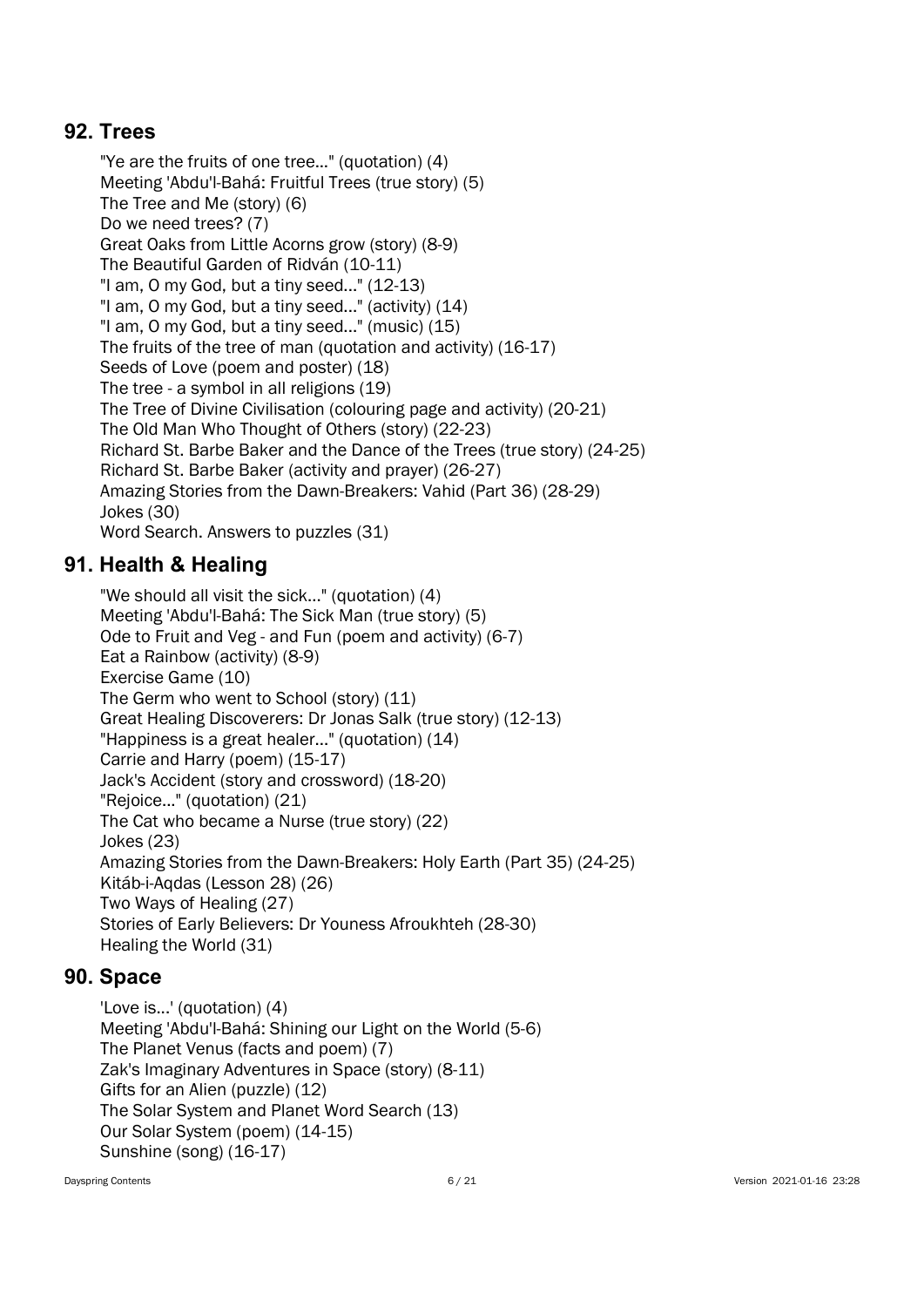The Sun and its Planets (puzzle) (18) Make your own Alien (activity) (19) Quotes and Crossword (20-21) Love is Heaven's Kindly Light (story) (22-23) The Wonder of the Universe (quotes) (24-25) Space Jokes (26) Amazing Stories from the Dawn-Breakers: Heroes of Fort Tabarsi (2). Part 34 (27-28) Kitáb-i-Aqdas. Lesson 27 (29-30). Stories of Early Believers (31)

#### 89. Work as Worship

"Strive that your actions..." (quotation) (4) Meeting 'Abdu'l-Bahá: "The Workman and his Tools" (story) (5) "Work done in a spirit of worship…" (quotation) (6) Crossword (7) "The Wise King" (story) (8-11) Crossword (12-13) "The Sheep" (poem) (14-15) Who would help if... (puzzle) (16) Doing a service for others (puzzle) (17) "The Treasure in the Garden" (story) (18-20) Match the workers (puzzle) (21) Thomas Edison (story) (22-23) What would you like to be? (puzzle) (24) What can you do now? (puzzle) (25) Jokes (26) Amazing Stories from the Dawn-Breakers: "Heroes of FortTabarsí (1)" Part 33 (27-28) Kitáb-i-Aqdas (Lesson 26) & "The Secret" (story) (29-31)

### 88. Kindness

"...Welcome all..." (quotation) (4) Meeting 'Abdu'l-Bahá: The Chambermaid (story) (5) Adventures of Hamish, the Kind Cat (story-poem) (6-10) Choosing the Kind Thing to Do (activity) (11) What Would You Choose? (activity) (12) "Just as God is kind..." (quotation) (13) The Kind Farmer (story) (14-15) "Let your Heart Burn" (Music and Song) (16-17) The Cat Who Came to Call (story) (18-20) Little Things (poem) (20) "God... the Kind Shepherd" (quotation) (21) The Gift (story) (22-23) If I Were You (poem) (24) Make a Kindness Tree (activity) (25) Kindness Around the World (quotes) (26) Amazing Stories from the Dawn-Breakers: The Fort is Attacked Part 32 (27-29) Kitáb-i-Aqdas: Lesson 25 (30-31)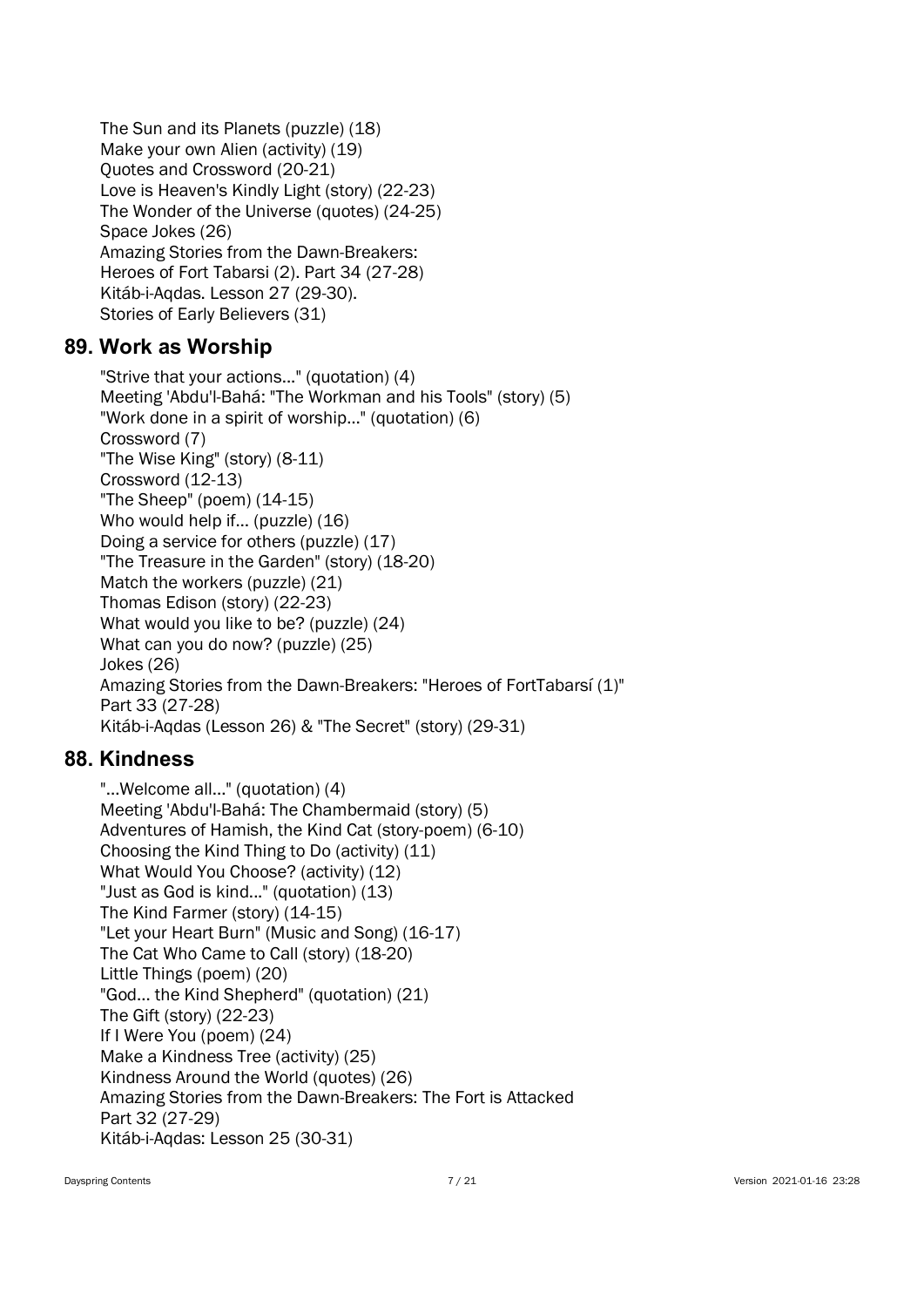### 87. Water

"Shower upon them all" (quotation) (4) Meeting 'Abdu'l-Bahá (5) Little Child Across the Ocean (poem) (6-7) Raindrops (story) (8-11) Crossword (12) The Beautiful Day (story) (13) Where Go the Boats? (poem) (14) How the Fly Saved the River (story) (15) Music (16-17) Why is Water Important? (18) Water Facts (19) "Give us to drink" (quotation) (20) Spiritual Water (puzzle) (21) Word Search (22) Quotes about Water (23) The Legend of Niagara (story) (24-25) The Dawn-Breakers: "Bahá'u'lláh is Arrested Again" (26-28) Kitáb-i-Aqdas (29-31)

## 86. Gardens

Quotation (4) Meeting 'Abdu'l-Bahá: The Garden at the Shrine (5) Pippa's Song (poem) (6) In the Garden of Thy Heart (story) (7) The King Who Loved Flowers (story) (8-11) Mrs Brown's Garden (activity) (12) Make a Model Garden (activity) (13) Hands of the Cause of God: John Robarts (14-17) All Things Bright and Beautiful (song & music) (18-19) Make a Special Virtue Flower (activity) (20-21) Jokes (22) Your News (23) Henri Matisse: Painting with Scissors (activity) (24-25) Amazing Stories from the Dawn-Breakers: The Rescue of Quddús (26-27) The Celestial Garden (28) The Kitáb-i-Aqdas: Lesson 23 (29-30) New Books (advert) (31)

### 85. Friendship

Quotation (Bright and Friendly Face) (4) Meeting 'Abdu'l-Bahá: "The Unhappy Man" (5) A Friend is a Treasure (poem) (6) Friendship Circle Games (7-8) The Story of Kyle (9-11) Word Search (11) How to be a Good Friend (12-13) The Farmer and the Stork (story) ((14) Quotations and Questions (15)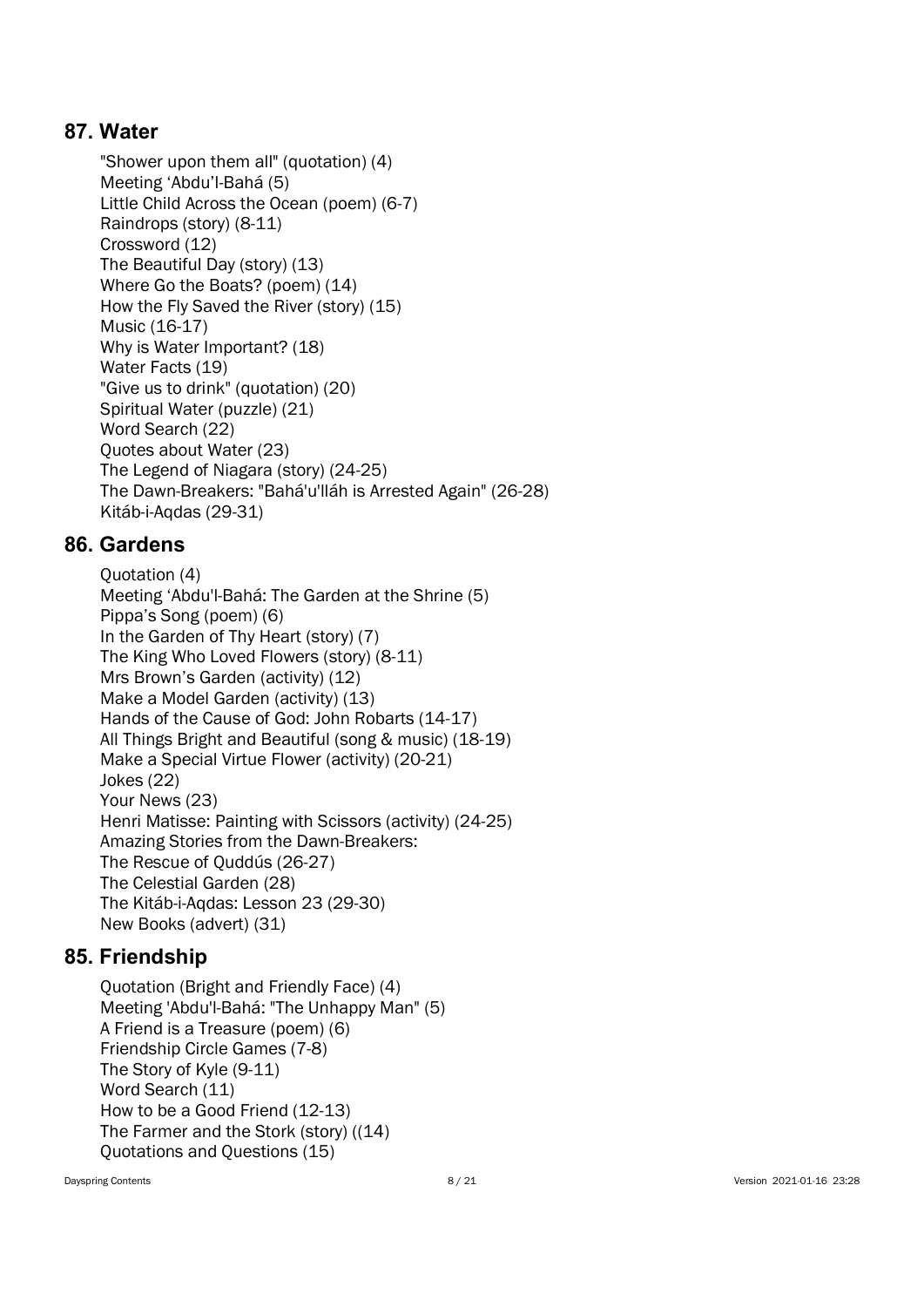Hands of the Cause of God: A. Q. Faizi (16-19) Calligraphy by Mr Faizi (activity) (20) Quotation (The True Friend) (21) The Bird and Me (22-23) "Friend" in Different Languages (24) Virtues of Friendship Crossword (25) Nettie's Gift (story) and Illustration (26-27) Amazing Stories from the Dawn-Breakers: The Black Standard (28-29) The Kitáb-i-Aqdas - Lesson 22 (30) Enemies Who Became Friends (story) (31)

### 84. Happiness

"Be Happy" Quotation (4) Meeting 'Abdu'l-Bahá (5) Miller of Dee (story) (6-7) Word Search (8) Happiness is a Butterfly (poem) (9) The Wonder of Laughter (story) (10-13) Games (14) The Day Mr Grump Smiled (15) Hands of the Cause of God: William Sears (16-18) Happiness Sought (poem) (19) Puzzle pages: Physical and Spiritual Happiness (20-23) Jokes (24) Dawn Breakers: "After the Conference of Badasht" (history) (25-26) Kitáb-i-Aqdas: Lesson Twenty-One: "Joy and Good Deeds" (26-27) Tales from the Holy Land: "Bahá'u'lláh Arrives in 'Akká" (history) (28-30) "Breezes of joy" quotation (31)

## 83. Special edition: The Clue Club Stories

In memory of our dear Bahá'í friend Alison Watson (Carnie) (1962–2012), bringing together her lovely stories from previous Daysprings about "The Clue Club" children Quotation: "Put into practice the Teaching..." (4) The Clue Club stories: 1. "The Case of the Missing Dog and Other Mysteries" (5-10) 2. "Finding a Friend" (11-15) Puzzle (16) Picture to Colour (17) 3. "Heroes are They" (18-23) 4. "The Mystery of Mrs Renoire's sadness" (24-29) Crossword (30) Puzzle (31)

### 82. 'Abdu'l-Baha's Second Visit to the British Isles

Photograph of 'Abdu'l-Bahá (4) Meeting 'Abdu'l-Bahá: "Pilgrims' Stories" (5) "Hush Little Child" (poem & music) (6-7) 'Abdu'l-Bahá's Second Visit to the British Isles (8) Liverpool (9) London (10-12)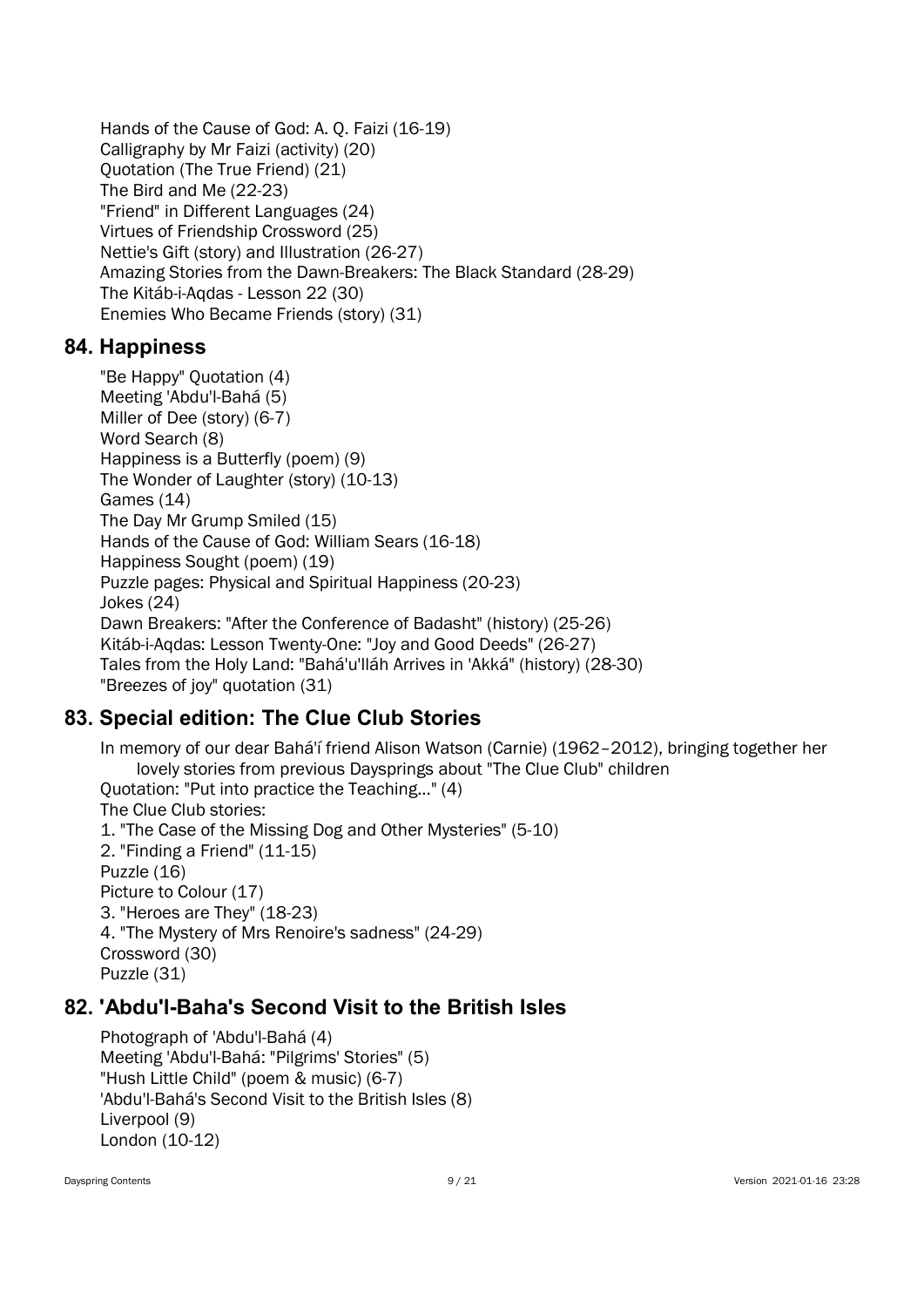Oxford (13) Map (14-15) Edinburgh (16-17) "Walking in 'Abdu'l-Bahá's Footsteps" (story) (18-20) London, Bristol, London Again (21) "The Destiny of Thomas MacMechan" (poem) (22-23) Crossword (24-25) Your Word Search (26) Your Artwork (27) "Amazing Stories from the Dawn-Breakers: The Conference of Badasht" (28-29) The Aqdas: Lesson 20 (30-31)

## 81. Kings and Queens

Quotation - "people are your treasures…" [4] Meeting 'Abdu'l-Bahá: "Lua" [5] The Shepherdess's Crown [6-7] Letter from the National Spiritual Assembly [8] The Young Queen Elizabeth [9-10] The Coronation Dress of Queen Elizabeth to Colour [11] Making Bunting [12] A Rhyme to Remember some Kings and Queens [13] Hands of the Cause of God: Martha Root [14-17] Crossword [18] Words of Queen Marie [19] The Throne in the Beautiful Garden [20-21] Bahà'ìs Meet Queen Elizabeth II [22-23] Make a Battenberg Jubilee Cake [24-25] Jokes [26] Amazing Stories from the Dawn-Breakers: Tahirih is Rescued [27-29] The Kitab'i'Aqdas, Lesson 19 [30-31]

## 80. Consultation and Compassion

Quotation about consultation and compassion Meeting 'Abdu'l-Bahá: The Pilgrim who learned Compassion The Four Dwarfs (story) Consultation (poem/song) Puzzle Puzzle Hands of the Cause of God: Enoch Olinga Individuals United (poem) The Talking Feather or Talking Stick Bahá'í Consultation Quotation and Word Search Consultation Games Maze puzzle Your Art Work Jokes Amazing Stories from the Dawn-Breakers: ch.25. I Am the Promised One Kitáb-i-Aqdas (lesson 18) and The Lion and the Mouse (story) Book Advert: The Lamp: The Life Story of the Báb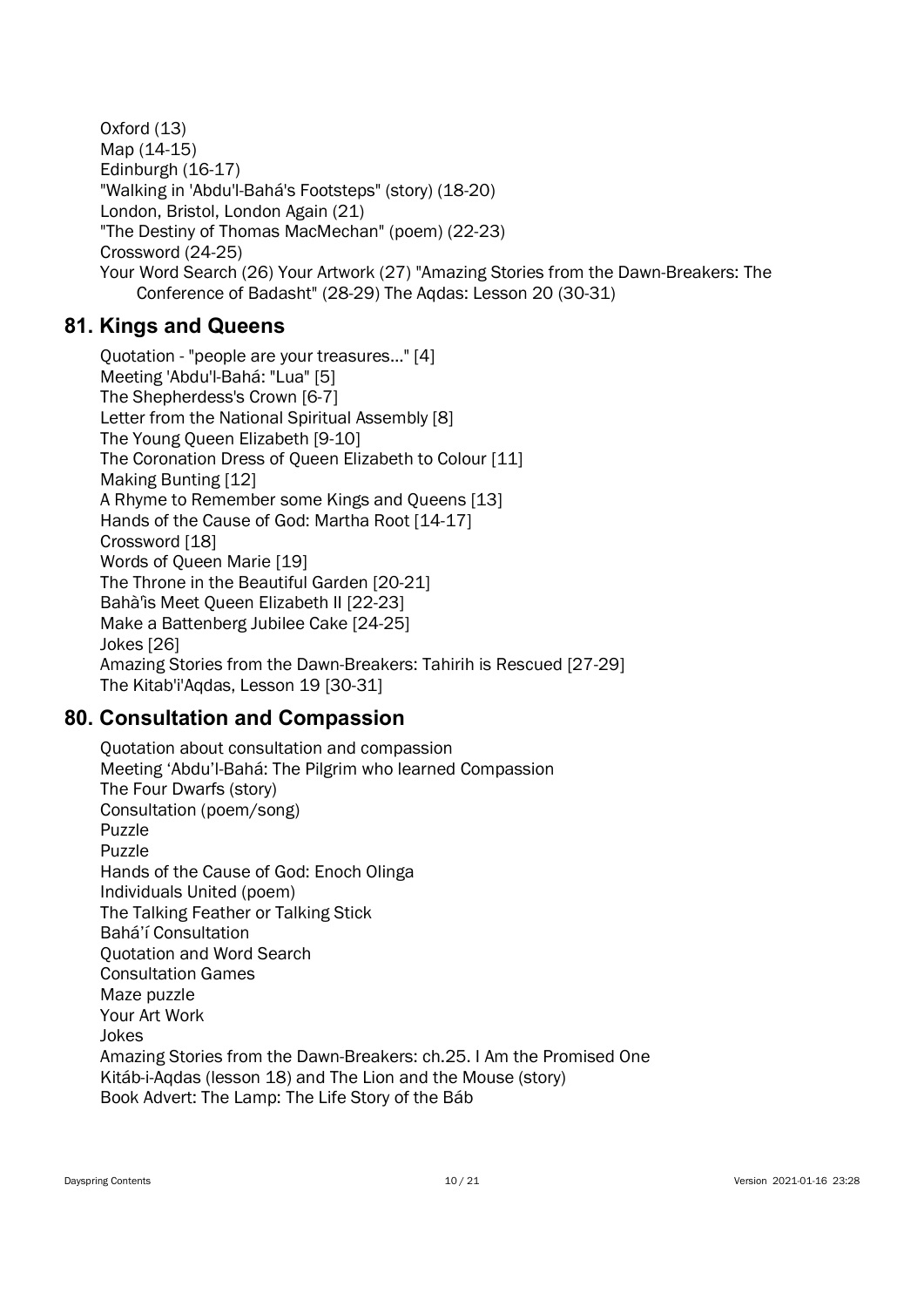### 79. 'Abdu'l-Bahá's first Visit to the West 1911

Good News! quotation In the Presence of 'Abdu'l-Bahá: Shoghi Effendi 'Abdu'l-Bahá Travels West (poem) Fashion for Girls 1900-1920 to colour Throwing Smiles (game) I Remember … (story) 'Abdu'l-Bahá in Persia & the Holy Land Photograph of 'Abdu'l-Bahá 'Abdu'l-Bahá Visits the British Isles 4 Sept.--3 Oct. 1911 Picture Puzzle 'Abdu'l-Bahá Visits France 3 Oct. –2 Dec. 1911 Celestial Warriors quotation Photograph of 'Abdu'l-Bahá Crossword Kitáb-i-Aqdas: The Station of 'Abdu'l-Bahá (lesson 17) Book Advert: The Spirit Within Club

#### 78. Stars

Quotation about stars Meeting 'Abdu'l-Bahá: In the Beautiful Garden Celestina (story) Be Like a Star (poem) The Little Piano Player (story) Twinkle, Twinkle Little Star (poem) Did You Know? Constellation Star to Star (activity) Wonderful Ways Poets Describe the Stars Hands of the Cause of God: Dorothy Baker **Crossword** Seeing Stars (poem) The Glorious Sun (story) Make a Solar System Model (activity) Jokes Amazing Stories from the Dawn-Breakers: ch.24. The Wild Horse Kitáb-i-Aqdas (lesson 16)

### 77. The Arts part 2 (Music, Song and Dance)

Quotation about music Meeting 'Abdu'l-Bahá: Children Singing Singing God's Attributes (activity) The Emperor and the Nightingale (story) Word Search A Nightingale in Berkeley Square (song) Indian Dance and Mime Musical Puzzle Hands of the Cause of God: Hermann Grossmann God's Drum (poem) A Legend about a Drum (story) The Rabbit Dance (story)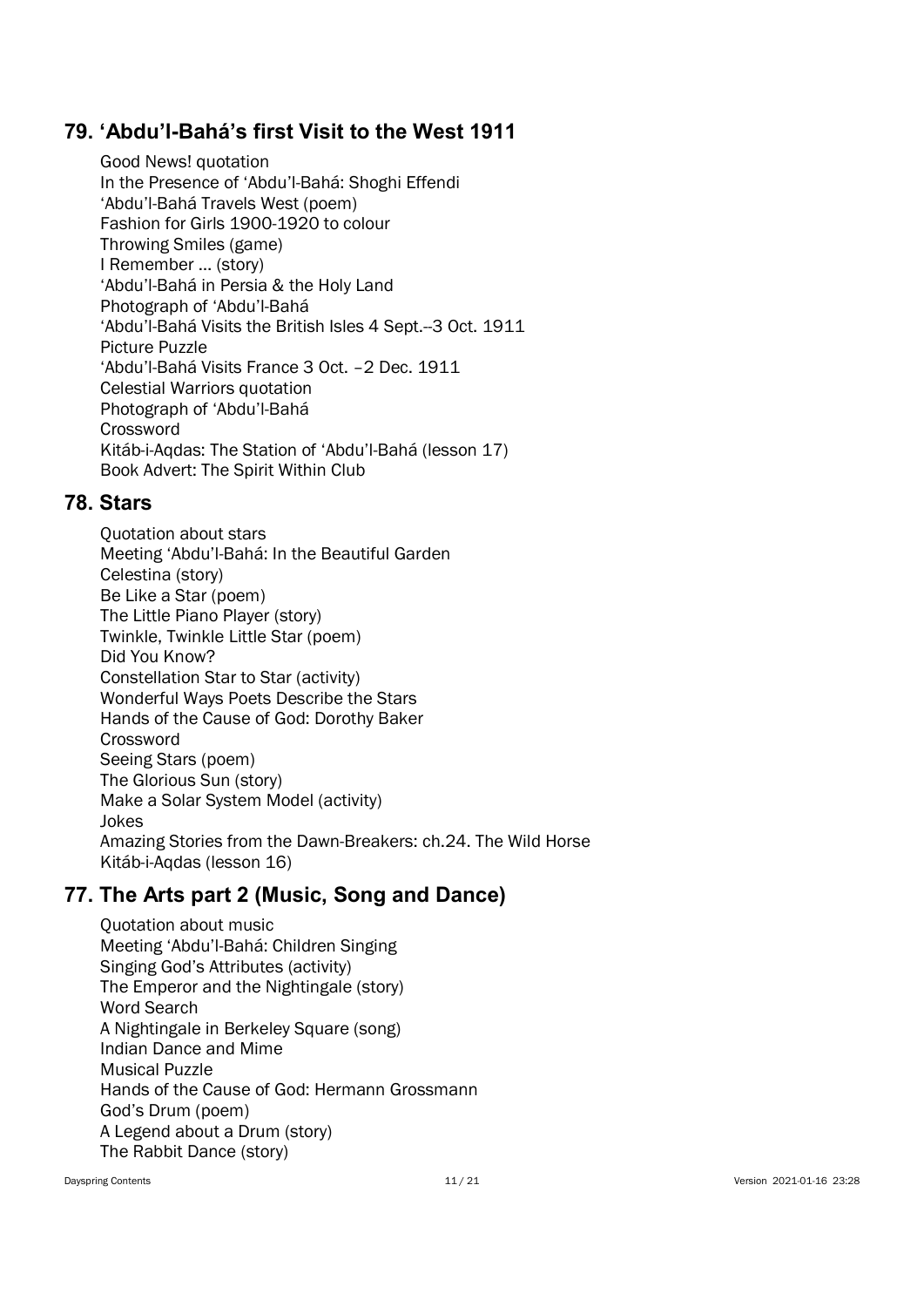Match the Musical Instruments (quiz) Musical Bahá'ís in the News Your Work (art, poems, prose) Jokes Amazing Stories from the Dawn-Breakers: ch.23. The Castle of Chiriq Kitáb-i-Aqdas (lesson 15) and The Wish for Music in the Prison of 'Akká (story) Guidance about Music and Dancing

## 76. The Arts part 1 (Poems, Paintings, Patterns, Plays & Books)

Quotation about art Meeting 'Abdu'l-Bahá: The Portrait How the Rainbow was Made (story) Theatre of the Universe quotation Ideas The Theatre of God (play) Hands of the Cause of God: Hasan Balyuzi Art in the Rice Fields of Japan Muse Magic (poem) A Boy Writer in Japan (news story) Nature has Amazing Shapes (poem) Things to do with Art in Nature Children and the Arts around the World Your Work (painting, poem) Jokes Amazing Stories from the Dawn-Breakers: ch.22. The Báb has a Visitor Kitáb-i-Aqdas (lesson 14) Important Guidance about the Arts (quotations)

### 75. Conservation - looking after our world

Quote: …every part of the universe is connected with every other part Meeting 'Abdu'l-Bahá: The Stone that was Thrown Away (story) The Tree and Me (story) Quotation about nature Picciola (story) **Crossword** A Nature Reserve in the Holy Land (poem) See what you can see (activity) Picture to Colour Hands of the Cause of God: Dr Rahmat Muhajir A Smile in the Universe (poem) The Paper Trail (story) The Perfect Crime Fighter (animal news item) The Atlantic Sturgeon (biological note) Cherish God's Creatures (poem) A Single Starfish (story) Did you Know? Amazing Stories from the Dawn-Breakers: ch.21. The Castle of Mah-Ku Kitáb-i-Aqdas (lesson 13)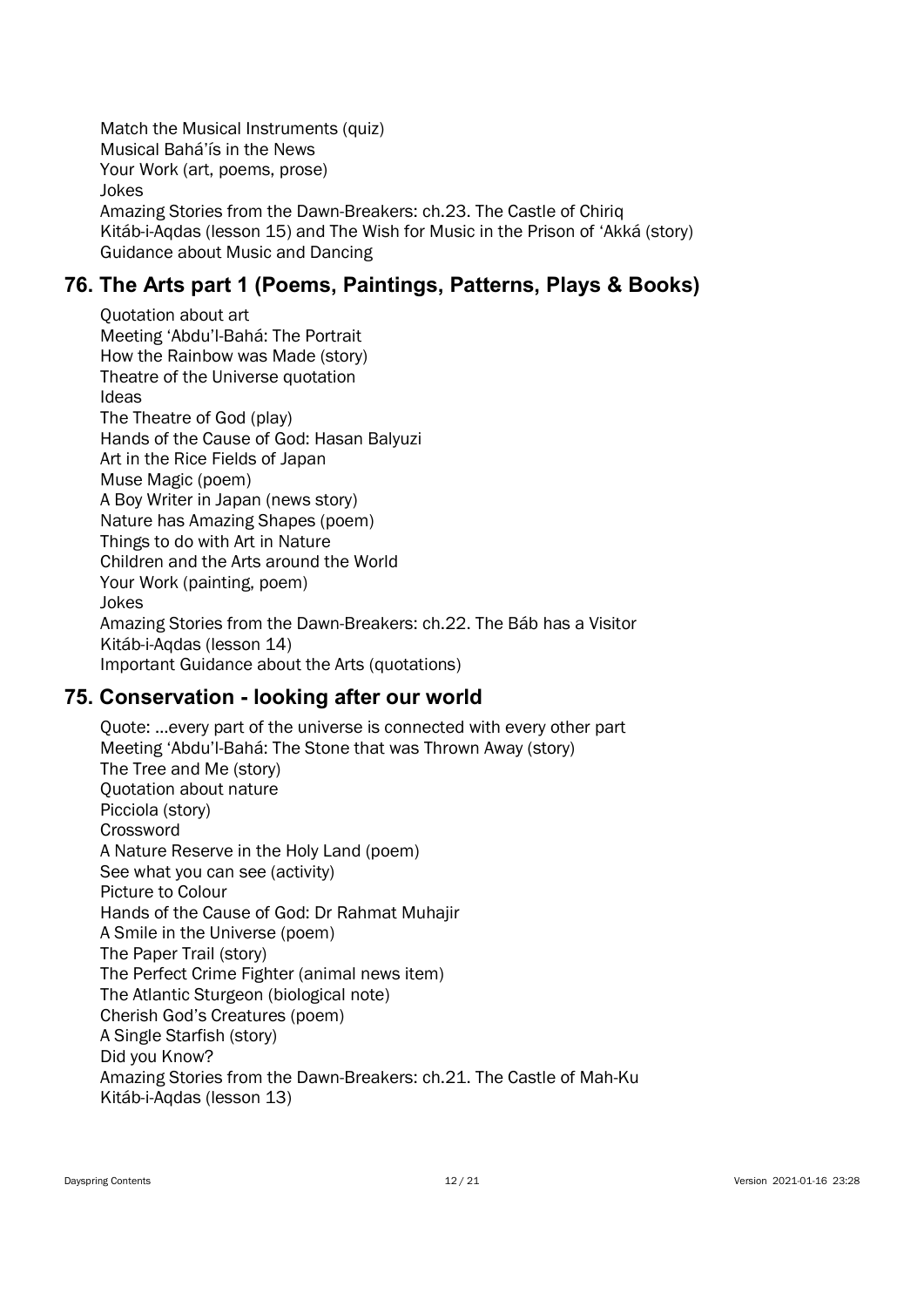### 74. This World and the Next

Quotation about the spirit of man having no beginning or end Meeting 'Abdu'l-Bahá: The Watchman Picture to Colour Quotation about life after death Max and Milly (story) In the Womb (poem) Hands of the Cause of God: Musa Banani The First Bahá'í Temple in Africa Pippa's Dream (story) Giant Steps (poem) Jokes Riddles News from Space! Amazing Stories from the Dawn-Breakers: ch. 20. The Journey to Tabríz Kitáb'-i-Aqdas (lesson 12)

## 73. Virtues and Teaching

Quotation about loving everyone who crosses our paths Meeting 'Abdu'l-Bahá: On the Train George Washington and his Hatchet (story) Crossword How the Ant and Dove helped each other (story) Easy Word Search Luc's Story A Pocketful of Virtues (poem) Hand of the Cause of God: Agnes Alexander Seven Heavenly Virtues The Speaker who Stammered (story) The United Fingers (story) Jokes From You (reports on tranquillity zone, teaching campaign, being a scout) Quotations from 'Abdu'l-Bahá about scouts Amazing Stories from the Dawn-Breakers: ch.19. The King of Persia Kitáb-i-Aqdas (lesson 11)

### 72. The Wonder of Nature

Prayer about nature Meeting 'Abdu'l-Bahá: A Garland of Flowers The Ant, the Spider and Me (story) The Unselfish Ants (story) The Spider who Never gave Up (story) Great, wide, beautiful, wonderful world (poem) Find the Hidden Word (puzzle) Hands of the Cause of God: Dr John E. Esslemont Picture to Colour Native American prayer Man (story) How to Plant your Garden with Virtues Saint Francis of Assisi: Sister Birds (story)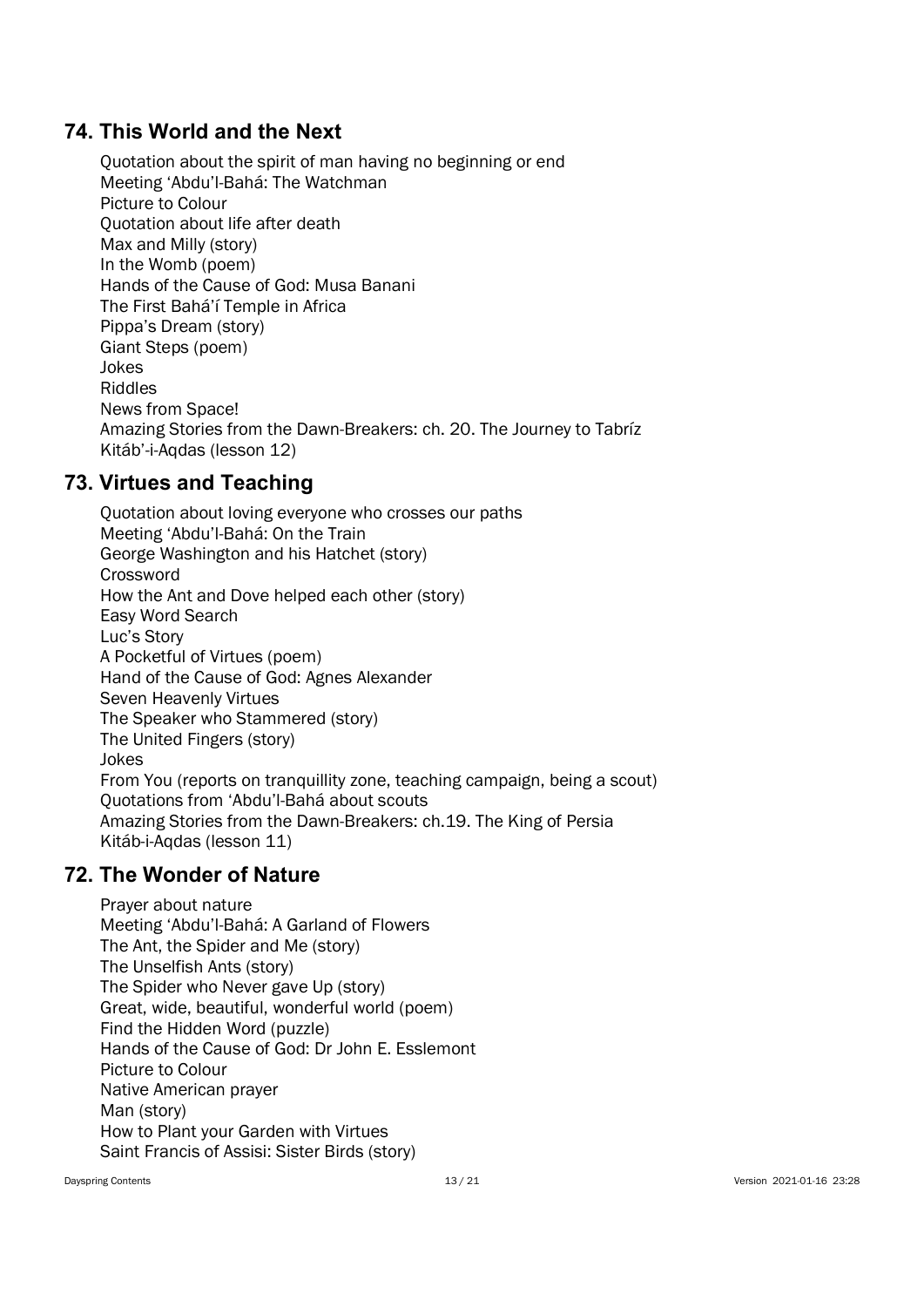Jokes From You (letters, artwork, article, poem) Amazing Stories from the dawn-Breakers: ch.18. The Báb Goes to Isfahán Kitáb-i-Aqdas (lesson 10) The Happy Man (story) Book Adverts: Immortal Heroines and Amazing Stories from the Dawn-Breakers

## 71. The Kingdom of Heaven

Quotation about earthlings becoming heavenly Meeting 'Abdu'l-Bahá: Love of the Kingdom Prayer Kingdoms (story) Did you Know? Quiz and Word Search Day by Day: 9 ways to be in the Kingdom of Heaven! John and Clara Dunn (Hands of the Cause of God) Wake-up Call (poem) The Wise Woman (story) Puzzle Amazing Stories from the Dawn-Breakers: ch.17. The Chief Constable's Son Kitáb-i-Aqdas (lesson 9)

## 70. Prayer and Worship

Prayer for family and friends Meeting 'Abdu'l-Bahá: The Man Who learned how to Pray Quote about love Questions and Answers (quiz) The Flying Kitten (story) Word Puzzle The True Story of the Lost Key The Difference (poem) Names of God People and Places: The Man who Loved to Pray Quotation about Houses of Worship The Clue Club: The Mystery of Mrs Renoire (story 4 of 4) Your Work Jokes Amazing Stories from the Dawn-Breakers: ch.16. Vahid Meets the Báb Kitáb-i-Aqdas (lesson 8) and The Street Car Conductor (story)

### 69. Travel

A Travelling Prayer Meeting 'Abdu'l-Bahá: A Trip to Heaven Word Search Unity in Diversity: The Travels of Roger the Rooster (story) I Saw a New World (poem) Picture to Colour People and Places: The Story of Marion Jack Let's Go (poem) Travelling Fruit (activity)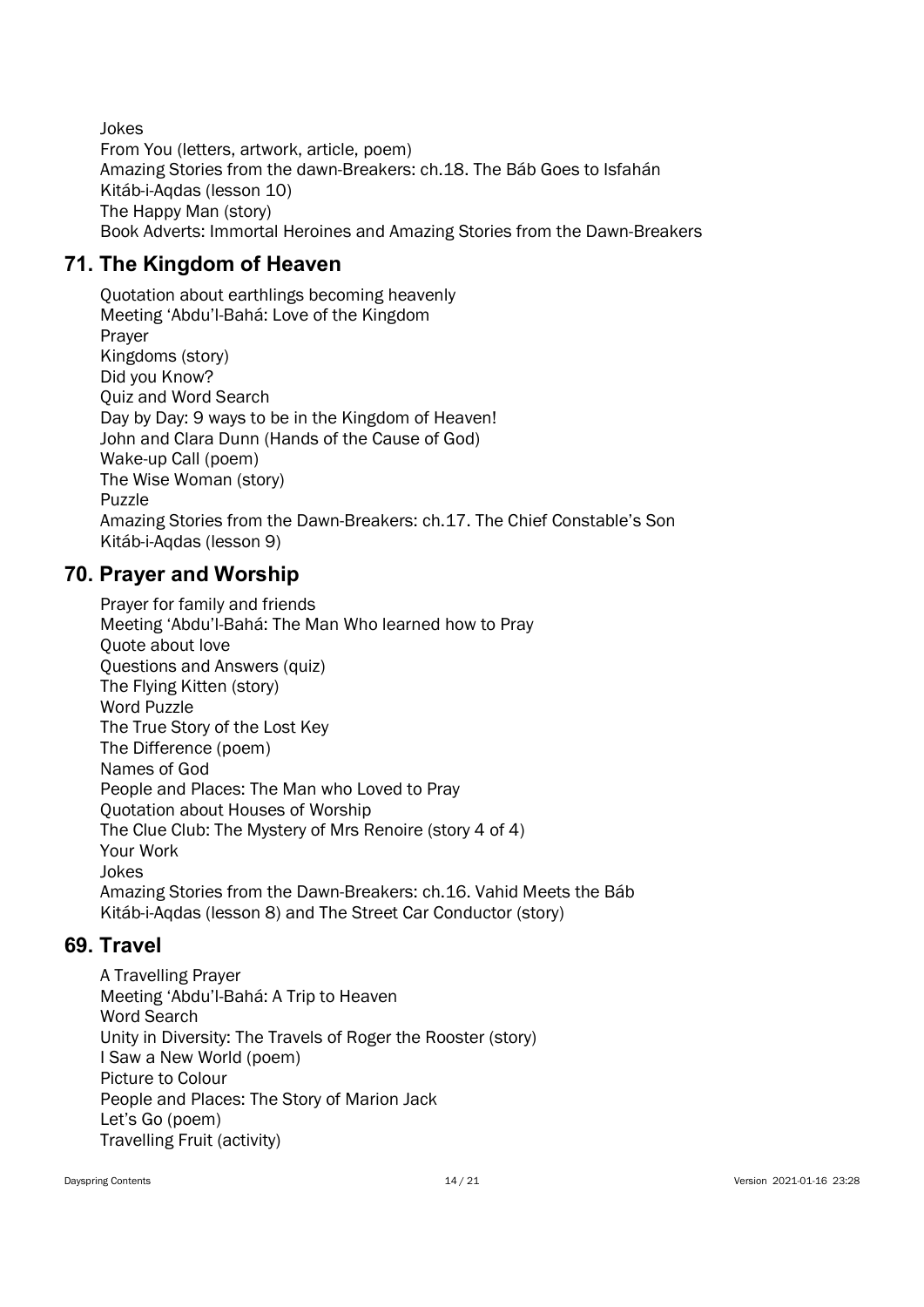Apple-in-the-Ground (story) Your Art Work Fill in the Missing Words Amazing Stories from the Dawn-Breakers: ch.15. The Báb is Arrested The Kitáb-i-Aqdas (lesson 7)

### 68. Parents

Quotation about children becoming as lighted candles Meeting 'Abdu'l-Bahá: 'Abdu'l-Bahá's Spiritual Children Mums and Dads (quotes from children) One Mother (poem) What Makes a Dad? (poem) Cornelia's Jewels (story) Poem about a Mother Crossword The Big Game (story) The Gift (poem) Football Word Search Picture to Colour People and Places: Cousins in South Africa The Story of Lightning and Thunder Surprises (story) Questions and Answers Amazing Stories from the Dawn-Breakers: ch.14. One Thousand Lashes Kitáb-i-Aqdas (lesson 6) and A Mother's Prayer (story)

### 67. Teaching the Faith

Quotation about God giving light to our eyes … Meeting 'Abdu'l-Bahá: The Wild-Looking Woman Allan and Emma and Far-Away Places (story) The Light is One (song) A Japanese Girl (story) The Japanese Language Write a Japanese-style Poem The Crow and the Pot (story) The Boy and the Prayer (story) Word Searches Ten Little Seekers (poem) The Clue Club: Heroes are They (story 3 of 4) Quotations (Heroes are they…) Your Letters Poems Art Gallery Jokes Amazing Stories from the Dawn-Breakers: ch.13. The Báb Goes to Mecca The Kitáb-i-Aqdas (lesson 5) and Salmán the Trusted Deliverer of Letters (story)

## 66. The Ridván Festival

Quotation about the lovers of mankind Meeting 'Abdu'l-Bahá: Mona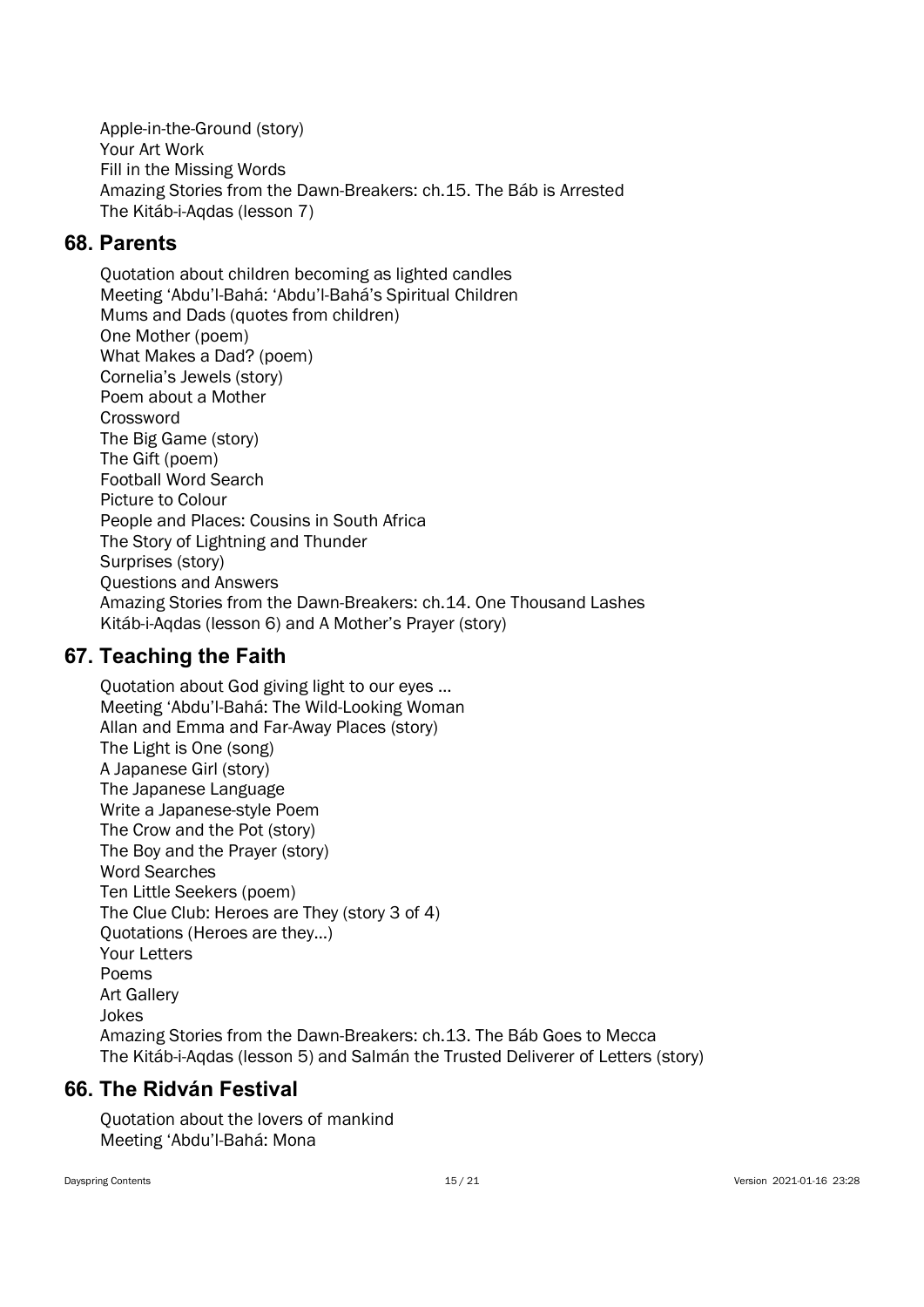Alan and Emma and the Garden of Ridván (story) The Ridván Festival (four stories) Tree Puzzle Making Paper Flowers People and Places: Australia Jokes Your News Amazing Stories from the Dawn-Breakers: ch.12. A Bedouin in the Desert Follow the Clues (quiz) The Aqdas (lesson 4) The Sword of Damocles (story)

#### 65. Kindness and Hospitality

The Most Great Branch (poem) Meeting 'Abdu'l-Bahá: The Visitors Alan and Emma (story) The Yellow Horses (story) Crossword Word Search Hero of the Heavenly Hats (story) People and Places: The Bushmen Hospitality (poem) Welcoming Guests Making Truffles, Oatcakes and Smoothies The Clue Club: Finding a Friend (story 2 of 4) Your News and Views Amazing Stories from the Dawn-Breakers: ch.11. The Báb and Quddus Set Out for Mecca The Aqdas (lesson 3) Birthday of Bahá'ú'lláh

### 64. The Sun (and other topics)

Quote: "As the East and the West are illumined…" Meeting `Abdu'l-Bahá: The Newspaper Reporter Wordsearch Alan and Emma (story) The Sun Returns to Nightland (play) Quote: "When a man turns his face to God…" The Story of Lidia Zamenof Fun with Esperanto The Five Beggars (story) The Clue Club: The Case of the Missing Dog (story 1 of 4) Your News and Letters Peacock (poem) Amazing Stories from the Dawn-Breakers: ch.10. The Secret in Tihrán The Kitáb-i-Aqdas (lesson 2)

#### 63. Growing

Quote: "…scatter the seeds of the love of God…" Meeting `Abdu'l-Bahá: the Poor Children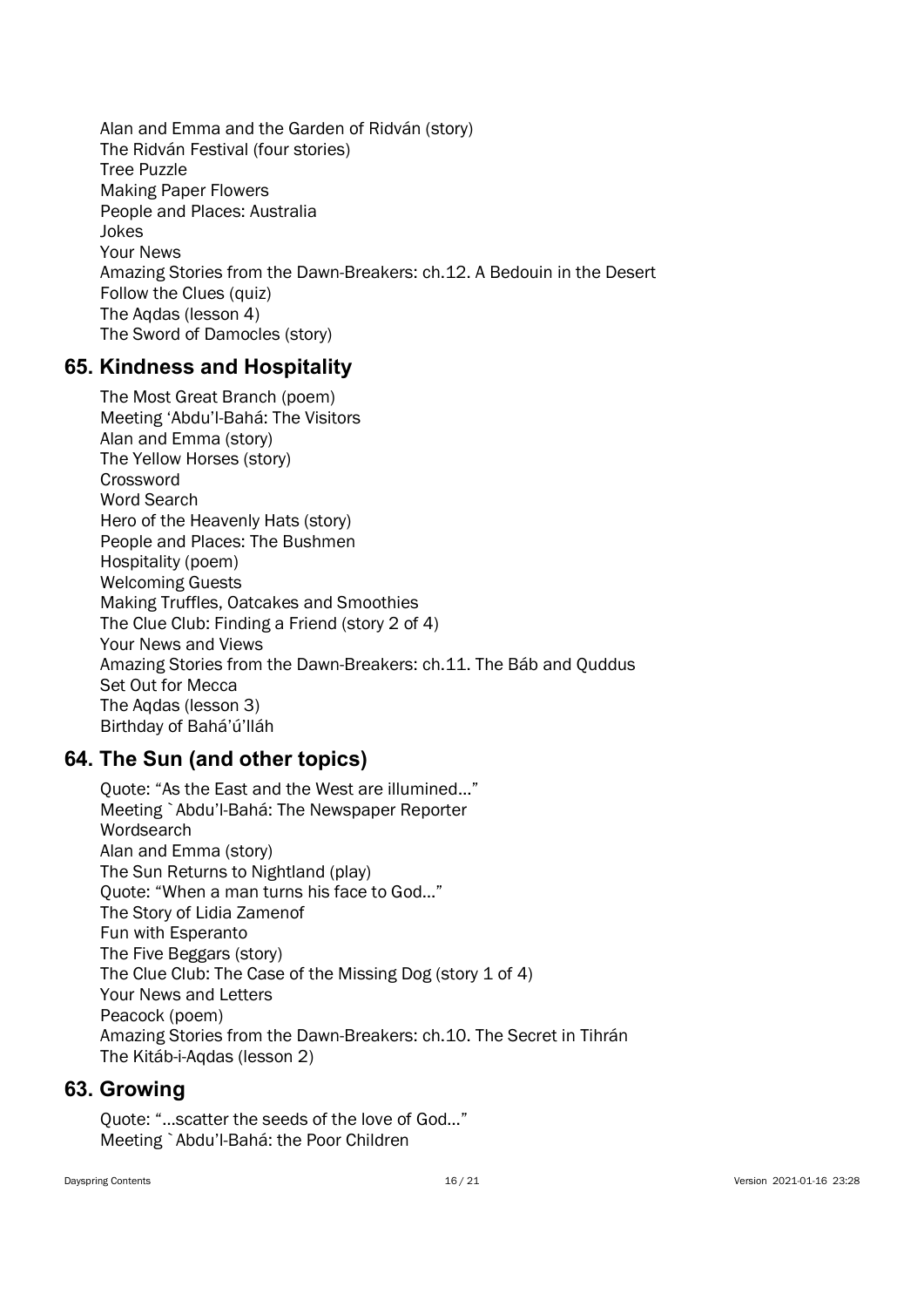The Cracked Pot (story) One Cup of Lemonade at a Time (story) People & Places: The First Bahá'í Seed to be Sown in Namibia Picture to Colour Quote: "O Lord! I am a child…" The Lion and the Mouse (story) The Viking Alphabet The Vikings Puzzle: Follow the Clues Neela's Bahá'í Class: May's Story (4 of 4) Little Me (poem) Bits and Bobs (facts and jokes) Picture Gallery Amazing Stories from the Dawn-Breakers: ch.9. The Sifter of Wheat A Letter from a Pilgrim The Kitáb-i-Aqdas (lesson 1) and The Precious Gift of the Most Holy Book (story)

## 62. Overcoming Difficulties

Quote: "O God, protect these children…" Meeting `Abdu'l-Bahá: the Children's Conference The Unluckiest Woman (story) **Crossword** The True Stories of Three Children Board Game: Getting to School in a Wheelchair Prayer and poem on "Is there any Remover of difficulties…" Picture puzzle Cultural: Who are the Inuit? and Inuit jumping game Puzzle: Match the greetings from around the world Jokes Roses (story about 'Abdu'l-Bahá) Chalk and Cheese (poem) Neela's Bahá'í Class: Jamie's Story (3 of 4) Fantastic Facts Amazing Stories from the Dawn-Breakers: ch.8. The Adventures Begin Overcoming Difficulties (story)

## 61. Inventions & Discoveries

Quotation about making discoveries Heaven (story) Mr Bell Meets `Abdu'l-Bahá Sign Language The Story of Alexander Graham Bell Games: Alexander Graham Bell's Games for Children: (HD-4Test run; Canada's First Airplane; Find Two Kinds of Telephone (hidden in picture);Whirly-Copter (how to make one); Find the Right Kite) Picture to Colour Puzzle: Complete the Quotation People & Places: Mr Deamer's Good Idea An Easy Wordsearch A More Difficult Wordsearch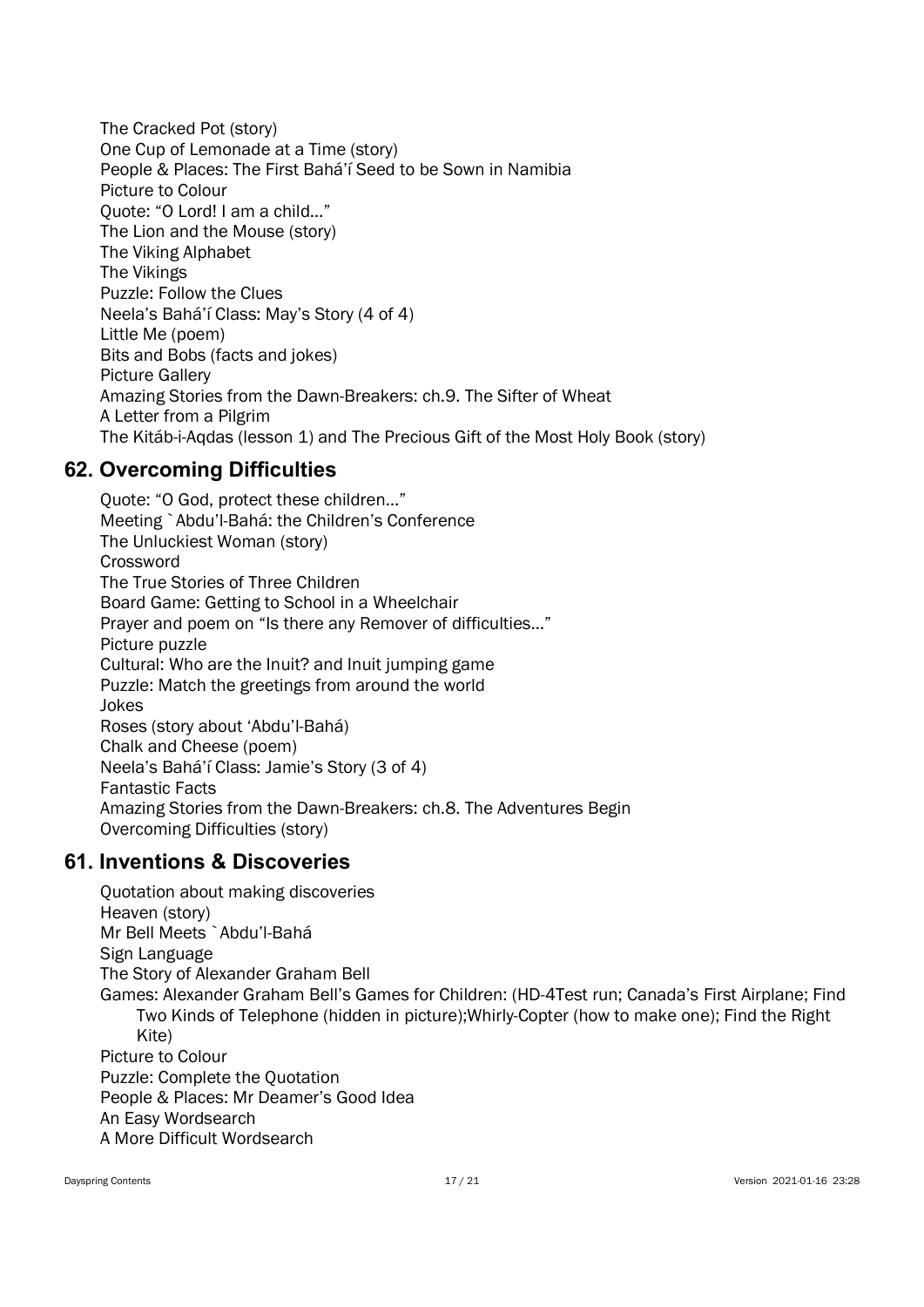Neela's Bahá'í Class: Gordon's Story (2 of 4) I Love… (poem) Picture Gallery Amazing Stories from the Dawn-Breakers: ch.7. The Letters of the Living Harmony of Religion and Science (story) Book advert: Bahá'u'lláh (for children key stage 1)

#### 60. Virtues

Prayer : Refresh and gladden my heart… The Beautiful Day (story) Ios the Shepherd Boy (stories) An Easy Crossword The Rich Man (poem) 'Abdu'l-Bahá's Visit to Edinburgh Walking in 'Abdu'l-Bahá's Footsteps (story) Photo of 'Abdu'l-Bahá with children Puzzle: Fill in letters to find heavenly treasure Neela's Bahá'i Class: Farah's Story (1 of 4) Dove Story Peace is Good (your poem) Artists at Work (your artwork) Jokes Amazing Stories from the Dawn-Breakers: ch.6. The Báb Christmas Dinner (story about 'Abdu'l-Bahá) Book Advert: Three Gifts of Love

#### 59. Olympic Games (and other topics)

Prayer: O God! Educate these children… The Story of Angie Rabbit Quiz (How does God want us to be?) Sunflower the Squirrel People and Places: Stories of Young Bahá'í Sportsmen **Ouiz** Olympic Games: Ancient and Modern Milly's Race (story) What will you See? (poem) Picture to Colour Crossword The Little Flowers Won't Grow (story) Smiley Face (poem) Jokes A Report from Inverness Love (poem) Amazing Stories from the Dawn-Breakers: ch.5. The Declaration of the Báb Book advert: Bahá'í Crafts for Children.

#### 58. Music

Alláh-u-Abhá (song) Quotation about singing the Holy Words Good Morning Sun (story)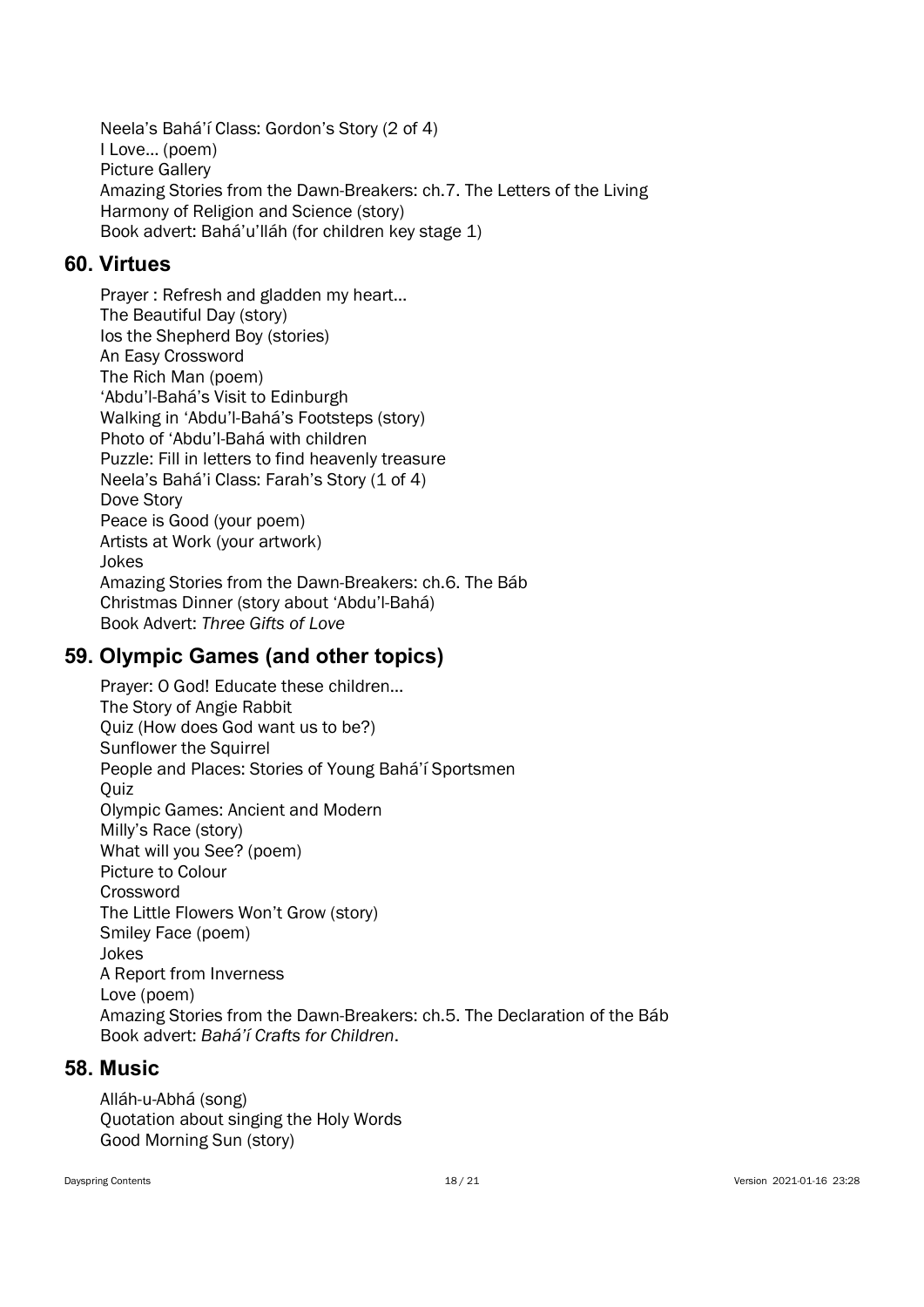The Adventures of Mr Big (story) Things to do Picture to Colour Bat Ballet (poem) Song about a Knight Puzzles People and Places: Dancing and Singing in Tonga Making a Rainstick Puzzle Letter Page Mulla Husayn's Mission (ch. 4. Stories about the Dawn-Breakers) Friends for Peace (story)

#### 57. Conservation

Hidden Treasure (story) Quotation: Make My love thy treasure Tell the Story… Frankie's Tree House (story) Word Search People and Places: Coral Gardens Some Facts about Reefs Picture to Colour Fill in the Missing Words Lucky Man (story) Jokes Your Poems: The Tree of Peace, On the First Day of Ridván, Friends Amazing Stories from the Dawn-Breakers: ch.3 Siyyid Kázim World Peace is Inevitable (story)

### 56. Knights

In the Garden of thy Heart (story) The Knight and the Dragon (story) Knights and the Holy Grail Knights of Bahá'u'lláh (Shetland Islands, Orkney Islands, Hebrides, Channel Islands) Things to Think About and Do The Knight Game Puzzle: Find the Hidden Word Picture to Colour Your Poems: Individuals United, A Scene of Peace, Peace. Your Letters, Stories and Drawings Amazing Stories from the Dawn-Breakers: ch.2. Shaykh Ahmad's Journeys Huqúqulláh (lesson 5. Quiz and Story)

#### 55. Assorted Subjects

The Tree and Me (story) Honest Ivan (story) True Animal Stories: The Ginger Kitten Quiz: Fill in the missing words from quote The Satisfying Day (story)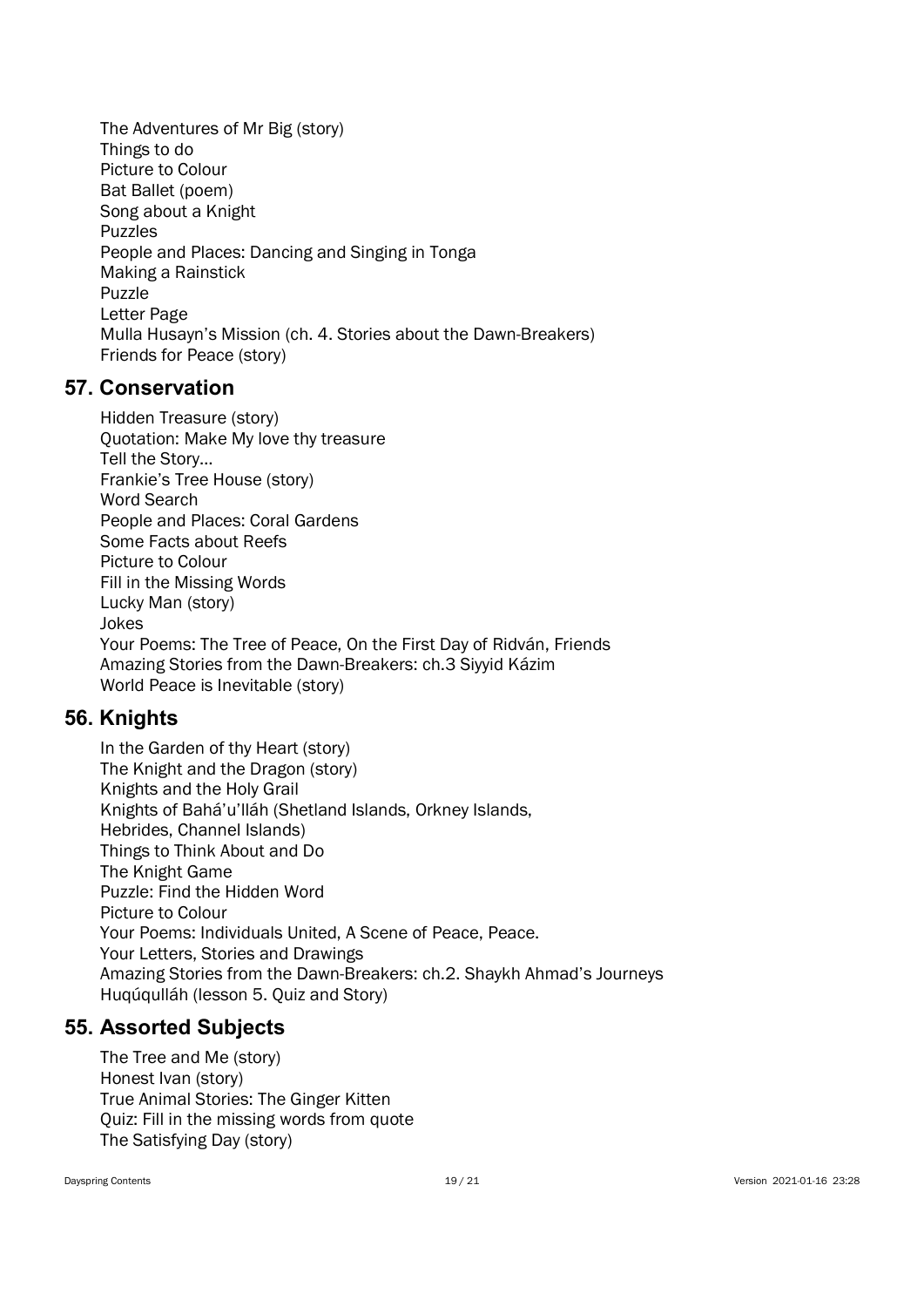Jokes Everyone (poem) Amazing Stories from the Dawn-Breakers: ch.1. The Shepherd Boy Huququlláh (lesson 4. Quiz and Story) Book advert: Kyoko's Adventure

### 54. Waste

Editorial The kindness of 'Abdu'l-Bahá Story: God's Kingdom Prayer: "Guard Thou the children..." Fact File: the problem with rubbish Is it fair? Puzzle: Hidden Word You can help! Poster: "The earth is one country..." Let's Recycle Puzzle: Message from Bahá'u'lláh Huqúqu'lláh – Lesson Plans for Children, No.3 The Ozone Layer Answers

#### 53. Steps towards Peace

Editorial Food for all Prayer Puzzle: Hidden Word Globe's Wish The Shepherdess' Crown Puzzle: Hidden Word Poster: "Let your vision ..." Fact File: What we need to know about ENERGY The Greenhouse Effect Global Warming You really CAN help Huqúqu'lláh – Lesson Plans for Children, No.2 Answers

### 52. The Covenant

Editorial The Day of the Covenant 'Abdu'l-Bahá, Centre of the Covenant The Guardian and the Universal House of Justice "Make these children excellent plants." My Book of the Covenant (A6 booklet to make)  $-1$ My Book of the Covenant (A6 booklet to make) – 2 The two files above must be printed double sided and then cut across so that the four sheets can be folded to form an A6 booklet. Puzzle: Message from 'Abdu'l-Bahá Song: Persian Hidden Word #19